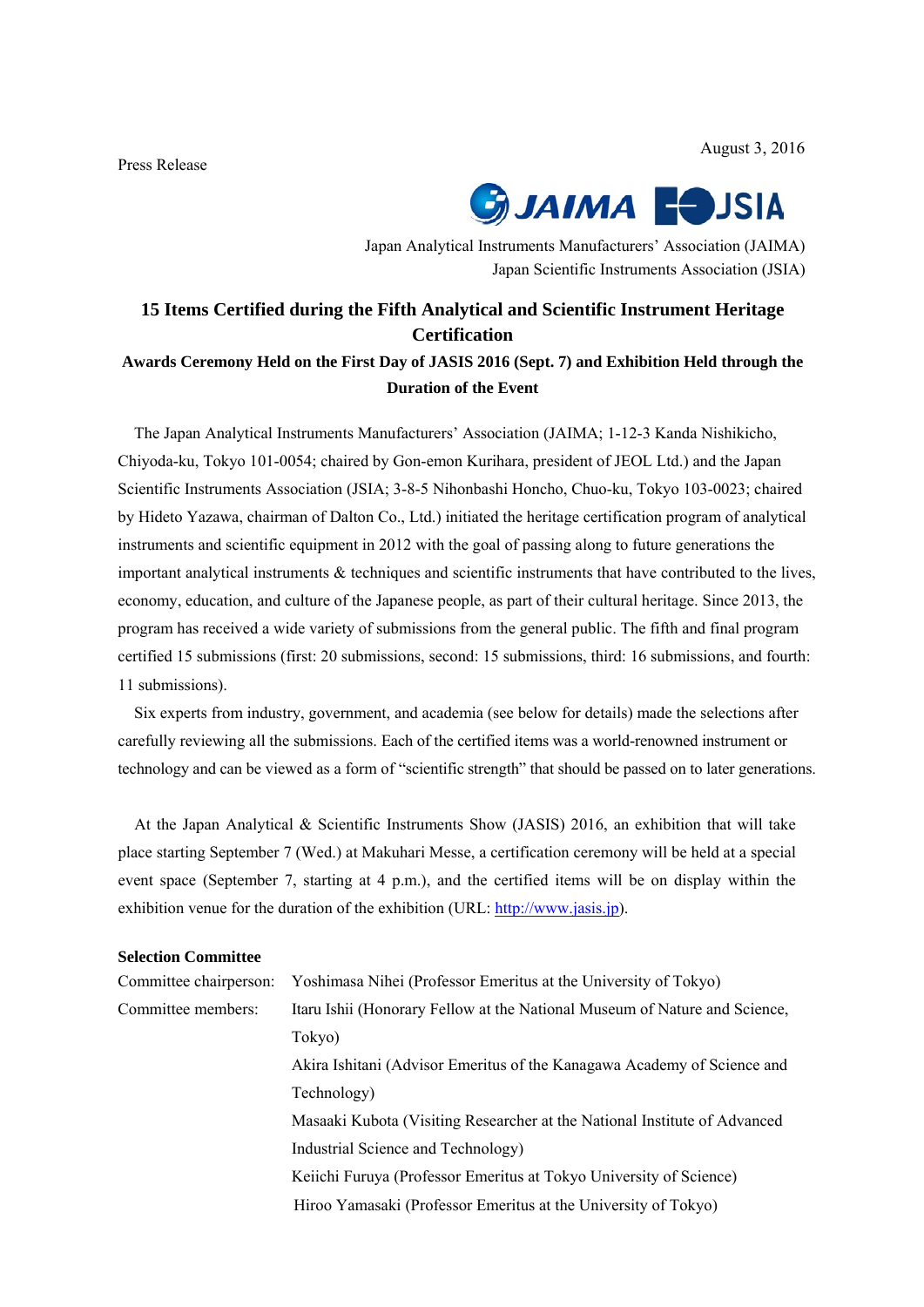#### **Selection Criteria**

(1) A significant item in the history of the development of analytical and measurement technology  $\&$ instruments (hereafter abbreviated as "analytical instruments") and scientific technology & instruments (hereafter abbreviated as "scientific instruments") that has significant value for future generations and meets the following criteria:

1) Illustrates an important element or stage in the course of the development of related analytical or scientific instruments;

2) Exhibits international uniqueness as an analytical or scientific instrument;

3) Has contributed to the creation of new analytical or scientific instruments.

(2) An item that has had a prominent influence on the development and present state of the lives, industry, economy, society, and culture of the Japanese people and meets the following criteria:

1) Has played a prominent role in the enhancement of the lives of the Japanese people;

2) Has contributed to the enhancement of Japan's industrial and economic development and global standing;

3) Has made a significant contribution to the cohesion of society, culture, and scientific technology  $\&$ instruments.

#### **Certified Item Categories**

(1) Instruments that have been stored after use or collected and stored.

(2) Documentation, samples, or both pertaining to technology or instruments.

## ■Analytical and Scientific Instrument Heritage Certification—Certified Item Names and

| Applicants           |                                                                           |                                                                                  |  |
|----------------------|---------------------------------------------------------------------------|----------------------------------------------------------------------------------|--|
| Certification<br>No. | Certified Item Name                                                       | Applicant                                                                        |  |
| 63                   | pH test paper                                                             | Advantec Toyo Kaisha, Ltd.                                                       |  |
| 64                   | Standard McLeod vacuum gauge                                              | Okano Works, Ltd.                                                                |  |
| 65                   | Photo-elasticity apparatus                                                | Riken Keiki Co., Ltd.                                                            |  |
| 66                   | Parametron computer FACOM 201                                             | Tokyo Univ. of Science                                                           |  |
| 67                   | Vehicle exhaust gas analyzer MEXA                                         | Horiba, Ltd.                                                                     |  |
| 68                   | Digital correlator and probability analyzer system K7023                  | Spectris Co., Ltd.                                                               |  |
| 69                   | Electromagnetic concentration analyzer (MB-32) and<br>detector (MC-66)    | DKK-TOA Corporation                                                              |  |
| 70                   | Solvent recycling preparative GPC device LC-08                            | Japan Analytical Industry Co.,<br>Ltd.                                           |  |
| 71                   | Synchrotron radiation SOR-RING                                            | <b>RIKEN</b>                                                                     |  |
| 72                   | UVIDEC-100 HPLC UV detector                                               | <b>JASCO</b> Corporation                                                         |  |
| 73                   | SSC/560 high-sensitivity differential scanning calorimeter                | School of Materials and<br>Chemical Technology, Tokyo<br>Institute of Technology |  |
| 74                   | Dual wavelength/double beam recording spectrophotometer<br><b>UV-3000</b> | Shimadzu Corporation                                                             |  |
| 75                   | Ultra-high-speed wide area multi-analyzer (CMA) JXA-<br>8600M             | JEOL Ltd.                                                                        |  |
| 76                   | LC-6A HPLC series                                                         | Shimadzu Corporation                                                             |  |
| 77                   | Semi-automated blood coagulation analyzer CA-100                          | <b>Sysmex Corporation</b>                                                        |  |